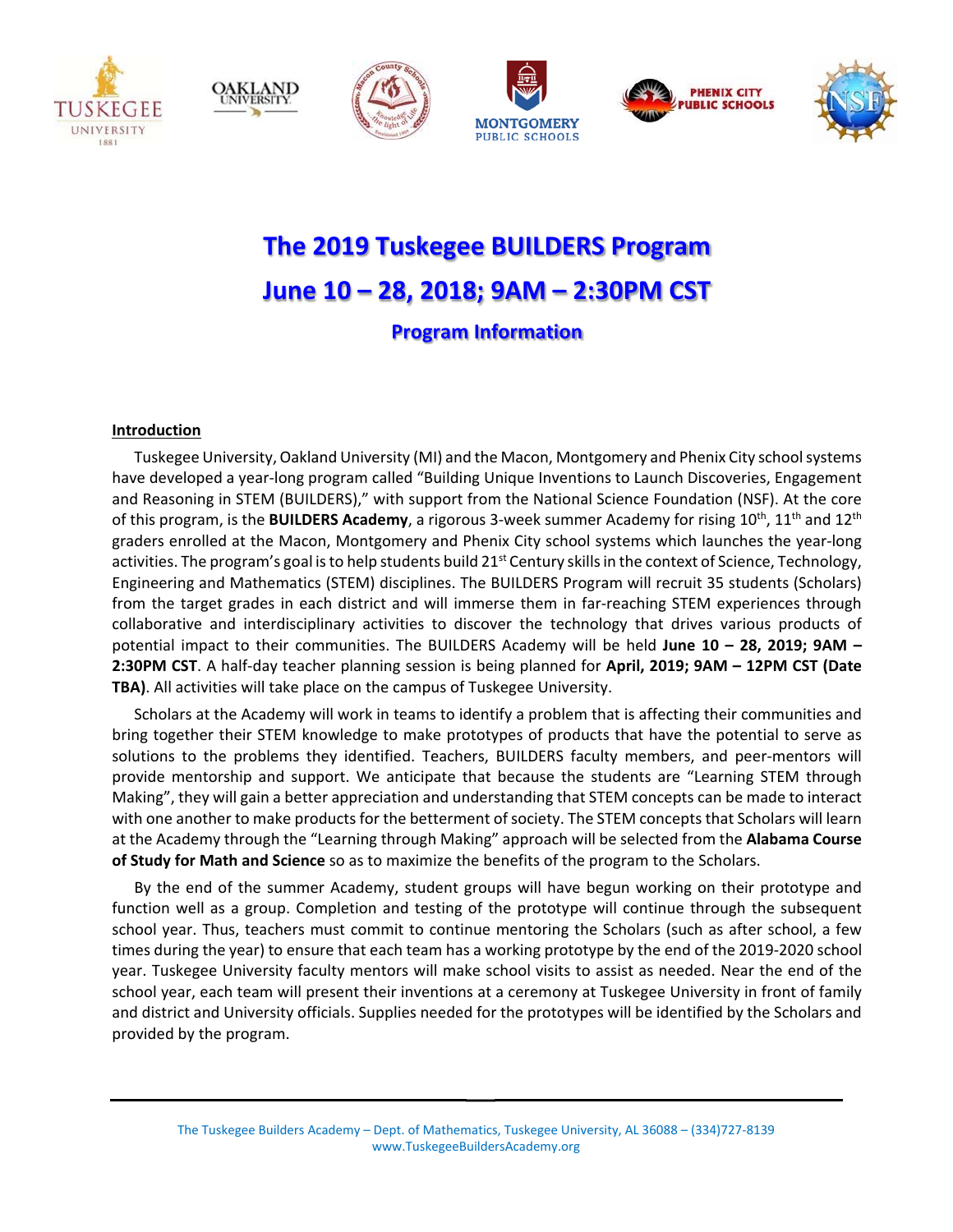### **Benefits for Participating Students**

The Academy will create a work environment similar to that found in the STEM workforce. Much like STEM professionals in industry settings, this environment will lead to Scholars gaining critically important peripheral STEM‐related experiences, including:

- Discovering how STEM concepts come together to make a product that solves a problem
- 21<sup>st</sup> Century skills (e.g. critical thinking, problem solving, collaboration, teamwork, communication, and leadership)
- Working collaboratively using cloud-computing
- Learning best practices in the use of technology

These activities and practices are commonly advocated in American STEM businesses and industries. Thus, the Scholars will think, collaborate and discover like STEM professionals do when collaboratively working on a project. Increased levels of knowledge, interest and motivation for STEM among Scholars amongst Scholars are expected as a result of Academy activities.

# **Goals of the BUILDERS Program**

- To provide 35 students annually with technology-rich, interdisciplinary experiences through the "Learning STEM through Making" approach in order to develop the STEM knowledge and practices, critical thinking, reasoning skills, and communication skills needed for studies in STEM.
- To use the BUILDERS partnership with the Tuskegee University Engineering Alumni Association (TUEAA) to foster Scholars' awareness of the full spectrum of STEM‐related occupations, from technicians and mid‐level STEM specialists to scientists, technologists, engineers, mathematicians, and to chart pathways for Scholars to these professions.

# **Eligibility:**

- Be a certified Math or Science teacher.
- Be currently on faculty at the following high schools: BTW, Notasulga (Macon), Robert E. Lee (Montgomery) or Central (Phenix City).

### **Professional Development Benefits for Teachers**

The BUILDERS program is designed to provide teachers with innovative strategies to teach challenging STEM concepts and do so in a fun and engaging manner. Potential benefits to teachers include:

- Learning how to incorporate in their classes novel teaching tools through the use of makerspaces
- Learning how to make STEM more than a buzzword to inspire students to discover STEM and link it to their daily experience
- Learning new ways to interact with students and student groups
- Gaining experiences that will be consistent with **Next Generation Science Standards** (claim‐ evidence‐reasoning).
- Participation in the training workshops and the Academy will lead to Professional Development Credits.